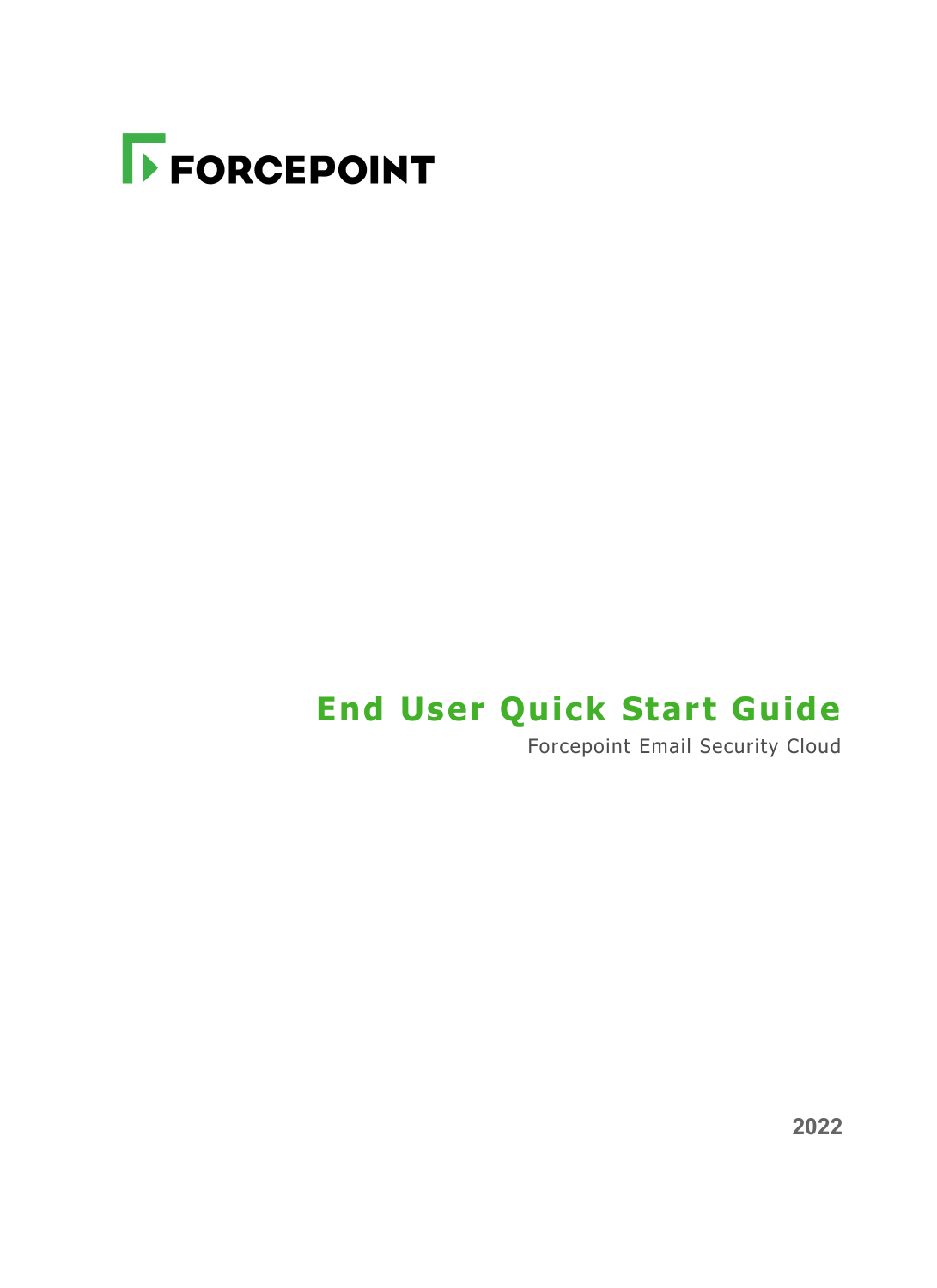©2022, Forcepoint Forcepoint and the FORCEPOINT logo are trademarks of Forcepoint. All other trademarks used in this document are the property of their respective owners.

Every effort has been made to ensure the accuracy of this document. However, Forcepoint makes no warranties with respect to this documentation and disclaims any implied warranties of merchantability and fitness for a parti examples herein. The information in this documentation is subject to change without notice.

Document last updated: June 7, 2022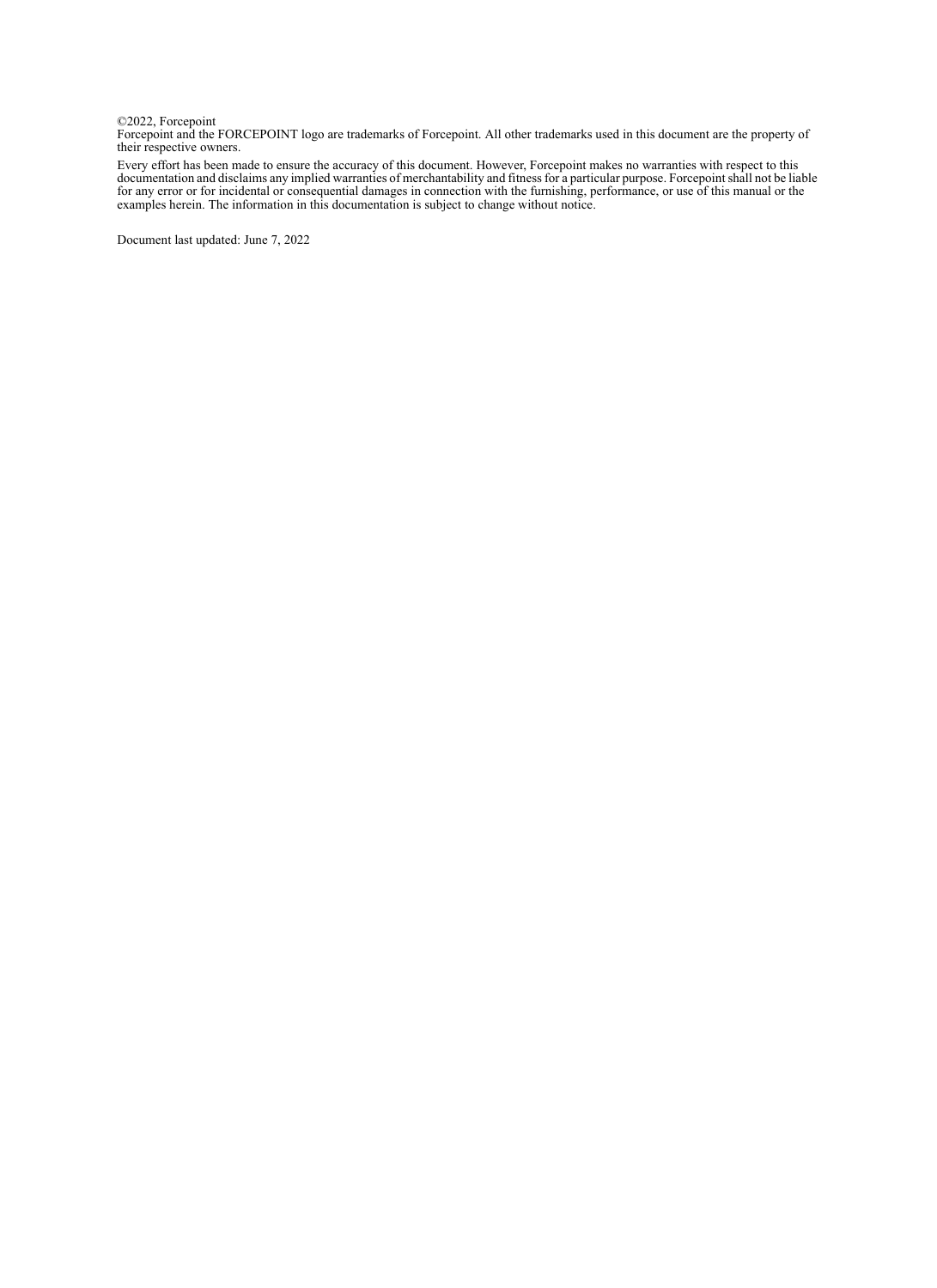# **Contents**

| Whitelisting and blacklisting email from certain addresses or domains 4 |  |  |  |
|-------------------------------------------------------------------------|--|--|--|
|                                                                         |  |  |  |
|                                                                         |  |  |  |
|                                                                         |  |  |  |
|                                                                         |  |  |  |
|                                                                         |  |  |  |
|                                                                         |  |  |  |
|                                                                         |  |  |  |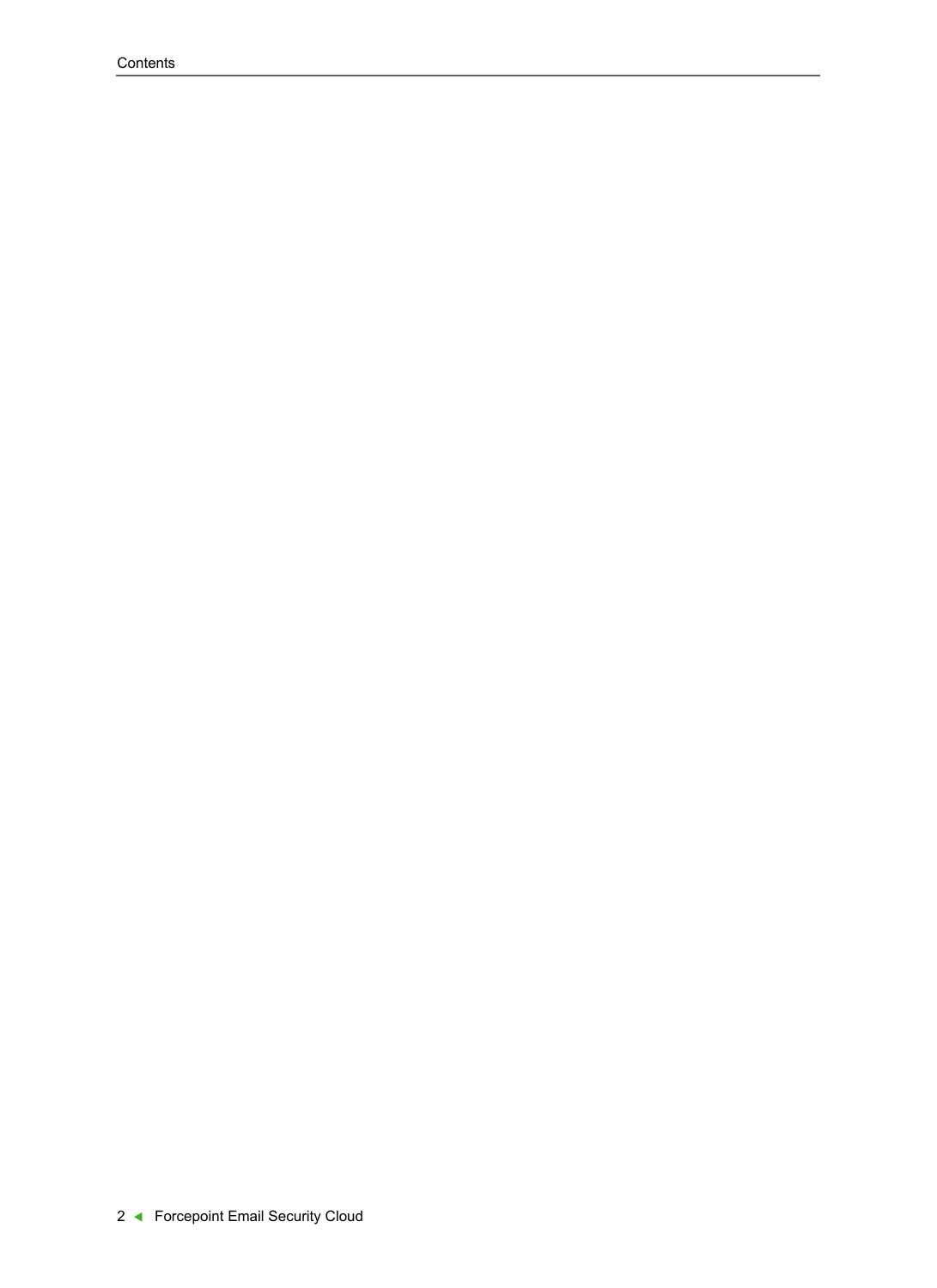# Forcepoint Email Security Cloud: End User Quick Start Guide

### <span id="page-4-0"></span>Requesting a message report

The Forcepoint Email Security Cloud service allows you to view quarantined messages and take action on them. To do this, first request a personal email report.

- 1. Visit the webpage:<http://www.websense.com/content/messagereport.aspx>
- 2. Enter your email address. A message report is emailed to you. Here is an example:

| Archive & Junk C Delete<br>< Reply All →<br><b>Keply</b><br><b>+ Forward</b><br>From Hosted Email Security Portal<br>09:25<br>Subject Your message report |                                         |                                                                          |               |                    |                            |                                 |                  |
|-----------------------------------------------------------------------------------------------------------------------------------------------------------|-----------------------------------------|--------------------------------------------------------------------------|---------------|--------------------|----------------------------|---------------------------------|------------------|
| To pebbles@cust1.16.test.blackspider.com                                                                                                                  |                                         |                                                                          |               |                    |                            |                                 | Other Actions    |
| Messages processed from: 13 Jan 15 - 20 Jan 15                                                                                                            |                                         |                                                                          |               |                    |                            | Suspicious: 12                  |                  |
| Accounts: pebbles@cust1.16.test.blackspider.com                                                                                                           |                                         |                                                                          |               |                    |                            | Clean                           | 0                |
| Please contact your administrator for further information: admin@cust1.16.test.blackspider.com                                                            |                                         |                                                                          |               |                    |                            |                                 |                  |
|                                                                                                                                                           |                                         |                                                                          |               |                    |                            |                                 |                  |
|                                                                                                                                                           |                                         | If you want to receive this report regularly by email, please click here |               |                    |                            |                                 |                  |
|                                                                                                                                                           |                                         |                                                                          |               | <b>Show Report</b> | <b>Change Subscription</b> | <b>Manage White/Black Lists</b> |                  |
| <b>Suspicious mail</b>                                                                                                                                    |                                         |                                                                          |               |                    |                            |                                 |                  |
| From                                                                                                                                                      | To:                                     | Date / Time                                                              | <b>Status</b> |                    |                            |                                 |                  |
| spammer@sink.16.test.blackspider.com                                                                                                                      | pebbles@cust1.16.test.blackspider.com   | 20/01/2015 04:35                                                         | Spam (11.4)   |                    |                            |                                 |                  |
| Free Golf Wedge - Best in the World!                                                                                                                      |                                         |                                                                          | Quarantined   |                    | <b>Details</b><br>Release  | Whitelist                       | Blacklist        |
| spammer@sink.16.test.blackspider.com                                                                                                                      | pebbles@cust1.16.test.blackspider.com   | 20/01/2015 04:35                                                         | Spam (11.4)   |                    |                            |                                 |                  |
| Free Golf Wedge - Best in the World!                                                                                                                      |                                         |                                                                          | Quarantined   |                    | <b>Details</b><br>Release  | Whitelist                       | <b>Blacklist</b> |
| spammer@sink.16.test.blackspider.com                                                                                                                      | pebbles@cust1.16.test.blackspider.com   | 20/01/2015 04:35                                                         | Spam (11.4)   |                    |                            |                                 |                  |
| Free Golf Wedge - Best in the World!                                                                                                                      |                                         |                                                                          | Quarantined   |                    | Details Release            | Whitelist                       | Blacklist        |
| spammer@sink.16.test.blackspider.com                                                                                                                      | pebbles@cust1.16.test.blackspider.com   | 20/01/2015 04:30                                                         | Spam (11.1)   |                    |                            |                                 |                  |
| Free Golf Wedge - Best in the World!                                                                                                                      |                                         |                                                                          | Quarantined   |                    | Release<br><b>Details</b>  | Whitelist                       | Blacklist        |
| spammer@sink.16.test.blackspider.com                                                                                                                      | pebbles@cust1.16.test.blackspider.com   | 20/01/2015 04:30                                                         | Spam (10.8)   |                    |                            |                                 |                  |
| Free Golf Wedge - Best in the World!                                                                                                                      |                                         |                                                                          | Quarantined   |                    | <b>Details</b><br>Release  | Whitelist                       | Blacklist        |
| spammer@sink.16.test.blackspider.com                                                                                                                      | pebbles@cust1.16.test.blackspider.com   | 20/01/2015 04:30                                                         | Spam (9.7)    |                    |                            |                                 |                  |
| Free Golf Wedge - Best in the World!                                                                                                                      |                                         |                                                                          | Quarantined   |                    | <b>Details</b><br>Release  | Whitelist                       | Blacklist        |
| archaints 40 to at bloodcomida-                                                                                                                           | abble a Quantit 40 to at black and deve | 3004/3045.04/30                                                          | $-40 - 70$    |                    |                            |                                 |                  |



#### **Note**

Your administrator may initiate the message report delivery on your behalf, in which case you do not have to request it. A message report triggered by the administrator includes a link that you can click to subscribe to the report on a weekly basis.

The report provides information about email that you have sent and received, including the status and disposition of each message. If a message was not delivered, it indicates the reason why. Quarantined spam messages include the spam score. The higher the score, the more likely it is that the message is spam.

There are several actions that you can take from your emailed report, depending on how the email administrator has set up your policy.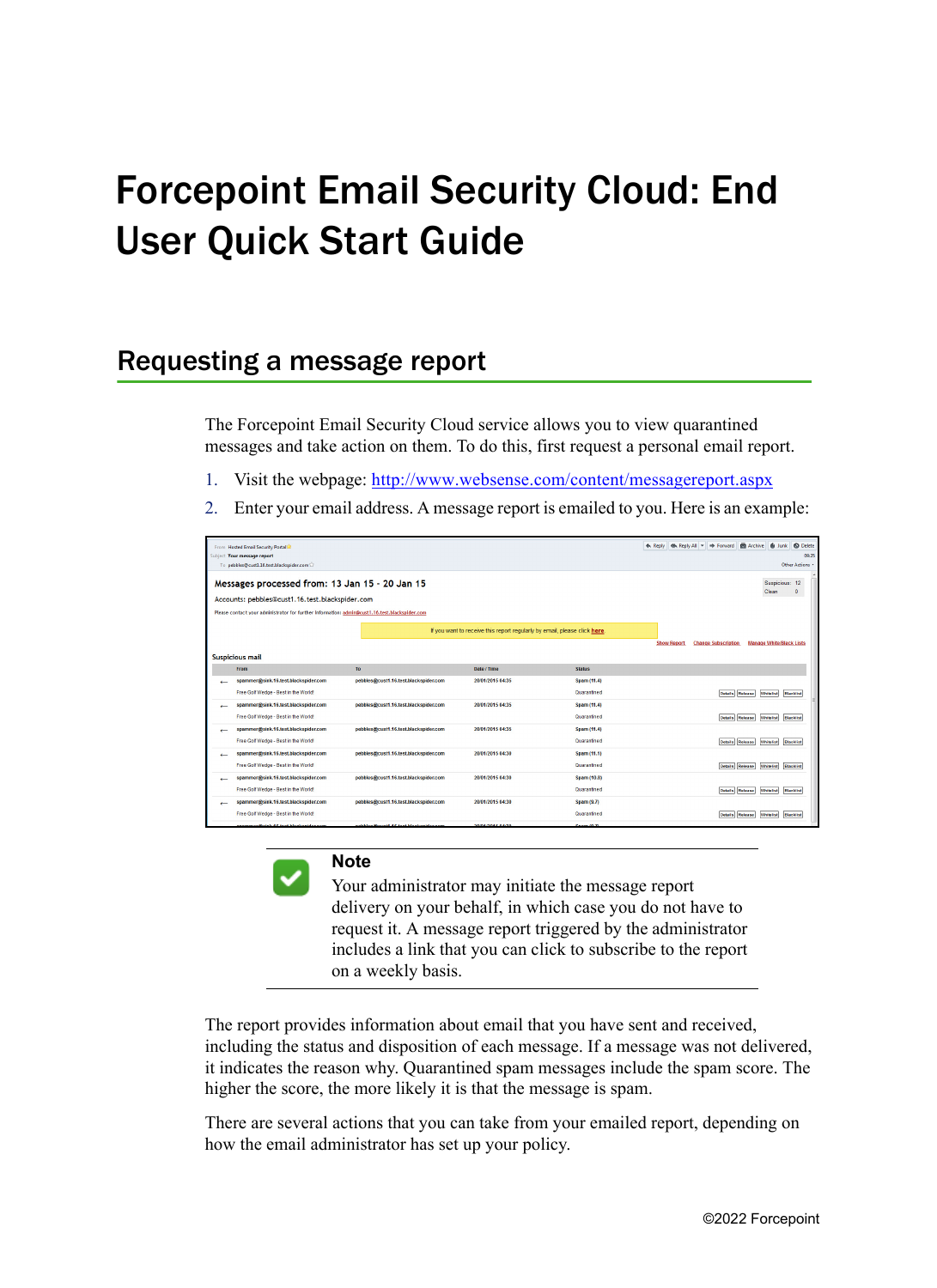You can:

- Subscribe to the report
- Change subscription options
- Change the reporting period
- Configure whitelists and blacklists
- View clean and quarantined messages

You can also take actions on messages. For example, you can release messages from your quarantine. To take action on an individual message, select it, then click one of the buttons on the right:

| <b>Button</b> | <b>Description</b>                                                                                                                                                             |
|---------------|--------------------------------------------------------------------------------------------------------------------------------------------------------------------------------|
| Details       | View details of the message.                                                                                                                                                   |
| Release !     | Release the message from quarantine. The requested message is sent to your<br>inbox.                                                                                           |
| Whitelist     | Add the email address or domain to your personal white list. Messages from<br>this sender will always be allowed into your mailbox, unless they contain a<br>virus or malware. |
| Blacklist     | Add the email address or domain to your personal blacklist. Messages from<br>this sender will be treated as spam.                                                              |



#### **Note**

To select a message, click in the check box to the left of the message in the message report.



#### **Note**

The actions or buttons that are available for a message depend on the message's status.

You can view the online version of the report by clicking **Show Reports**. The online version enables you to take action on several messages at once:

1. Select the messages. You can choose them individually or you can click **Quarantined**, **Spam**, or **All** to select these messages all at once.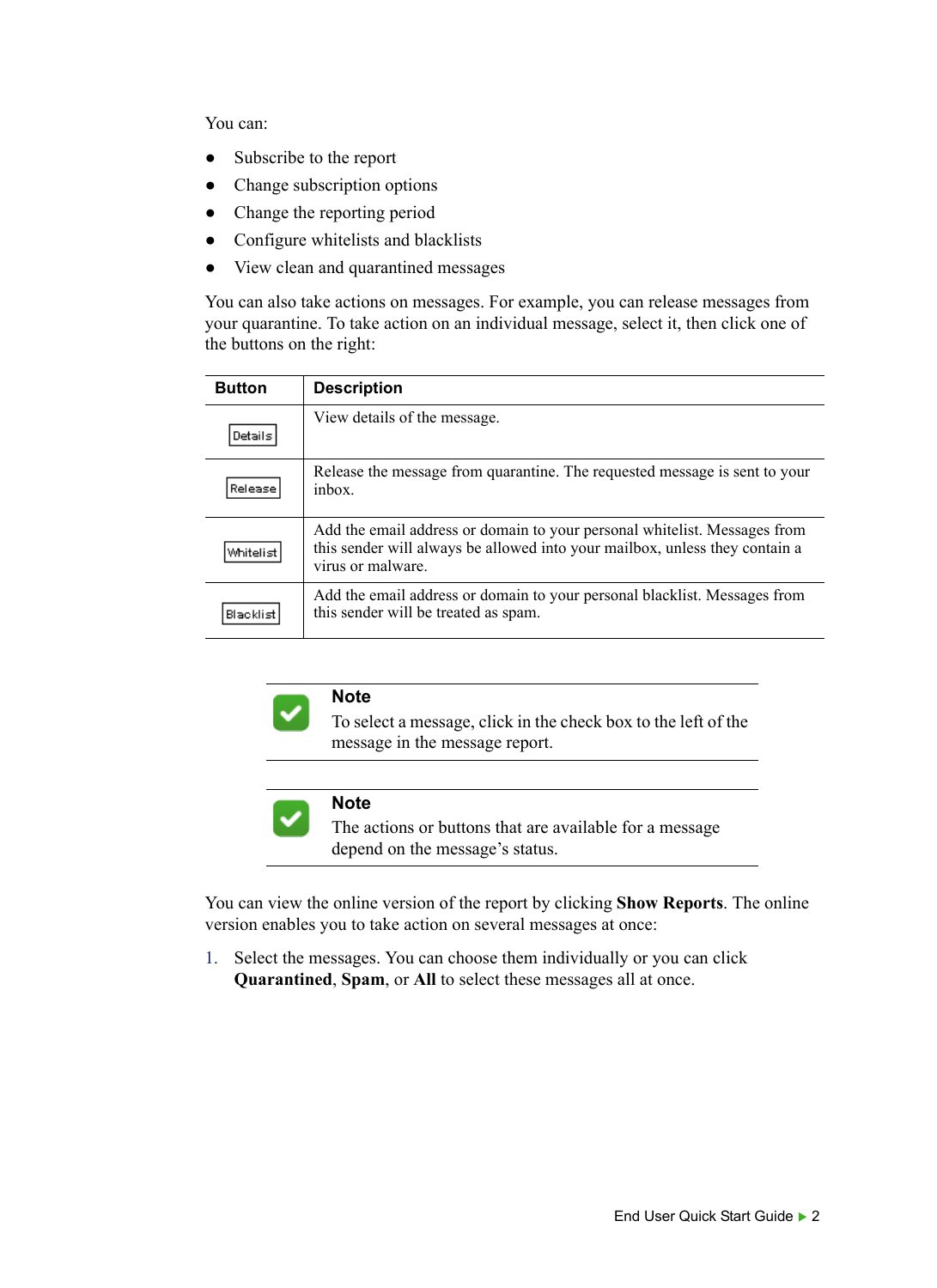2. Choose an action from the drop-down list, **Action to take.**



3. Click **Go.** 

#### <span id="page-6-0"></span>Scheduling a message report

To receive message reports on a regular basis or change an existing report schedule, click the hyperlink, **Change Subscription,** toward the top of the report. Use the resulting page to specify when you want the report sent, and to define how the content of your message reports should be filtered and sorted.

| <b>Change Subscription</b>     | Ьť                                                                                                 |  |  |  |  |  |  |  |  |
|--------------------------------|----------------------------------------------------------------------------------------------------|--|--|--|--|--|--|--|--|
| <b>Manage Accounts</b>         |                                                                                                    |  |  |  |  |  |  |  |  |
|                                | Add or remove addresses to your personal email subscription                                        |  |  |  |  |  |  |  |  |
| $\triangledown$ pebbles@       | ю                                                                                                  |  |  |  |  |  |  |  |  |
|                                | <b>Add Address</b>                                                                                 |  |  |  |  |  |  |  |  |
|                                | After you save changes, the owner is emailed and asked to approve the subscription request.        |  |  |  |  |  |  |  |  |
|                                |                                                                                                    |  |  |  |  |  |  |  |  |
| <b>Report Options</b>          |                                                                                                    |  |  |  |  |  |  |  |  |
| <b>Reporting period:</b>       | 7 days<br>۰                                                                                        |  |  |  |  |  |  |  |  |
| <b>Frequency sent:</b>         | $\overline{\phantom{0}}$<br>never                                                                  |  |  |  |  |  |  |  |  |
| <b>Maximum length:</b>         | 50 rows<br>۰                                                                                       |  |  |  |  |  |  |  |  |
| <b>Email types to include:</b> | $\sqrt{}$<br>Quarantined email received                                                            |  |  |  |  |  |  |  |  |
|                                | Quarantined email sent                                                                             |  |  |  |  |  |  |  |  |
|                                | Non-quarantined email received                                                                     |  |  |  |  |  |  |  |  |
|                                | Non-quarantined email sent<br>Clean email received                                                 |  |  |  |  |  |  |  |  |
|                                | Clean email sent                                                                                   |  |  |  |  |  |  |  |  |
| Sort by:                       | order<br>descending<br><b>Status</b><br>in<br>$\overline{\phantom{a}}$<br>$\overline{\phantom{a}}$ |  |  |  |  |  |  |  |  |
|                                | Applies to quarantined and non-quarantined messages only                                           |  |  |  |  |  |  |  |  |
| Timezone:                      | (UTC) Dublin, Edinburgh, Lisbon, London<br>۰                                                       |  |  |  |  |  |  |  |  |
| Language:                      | English (British)<br>۰                                                                             |  |  |  |  |  |  |  |  |
|                                | <b>Back to Personal Email Subscription</b><br>OK<br>Cancel                                         |  |  |  |  |  |  |  |  |

Depending on how your administrator has set up your account, you may be able to specify the following subscription options:

- Add or remove email addresses to your report. Approval requests are sent to added email addresses.
- Set report options
	- Scheduling
		- What time period do you want reported: the last 1, 2, 7, 14, or 30 days?
		- How often should the report be delivered: daily, weekdays, weekly, biweekly, monthly, or never?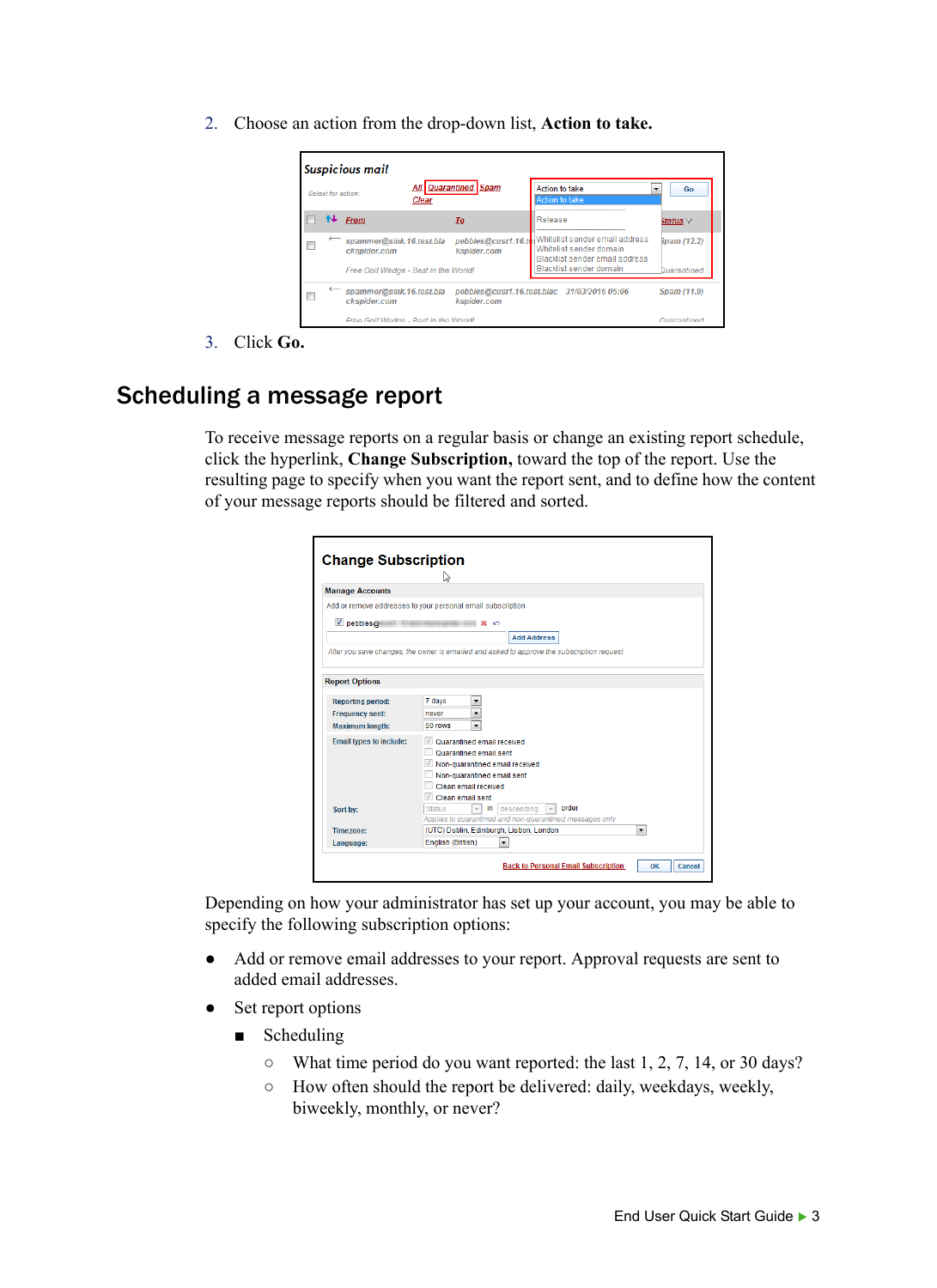○ How many rows do you want on each page in the report: 20, 50, 100, 200, or 500?



#### **Note**

Subscriptions to the personal email report lapse after 90 days. 62 days after subscribing, each time you receive a report, you are reminded that you should renew your subscription.

- Email types to include
	- What sections do you want included in the report: suspicious messages received or sent, clean messages received or sent?
	- In what order do you want the information to appear: date/time, subject, from, to, status? Ascending or descending?
- Localization
	- What time zone should the report assume?
	- In what language do you want the report delivered?

Click **OK** to submit your settings. This becomes the default configuration for all future message reports. You can change this configuration at any time.

### <span id="page-7-0"></span>Whitelisting and blacklisting email from certain addresses or domains

If you want to block email from certain addresses or domains, and if your administrator has enabled this feature, you can add them to your personal blacklist. Click **Manage White/Black Lists** on the message report that is emailed to you. You can also configure the report to always accept mail from certain addresses or domains. This is called your whitelist.

When you click **Manage White/Black Lists**, a search screen appears. If you have already added a list of email addresses or domains to your blacklist and whitelist, use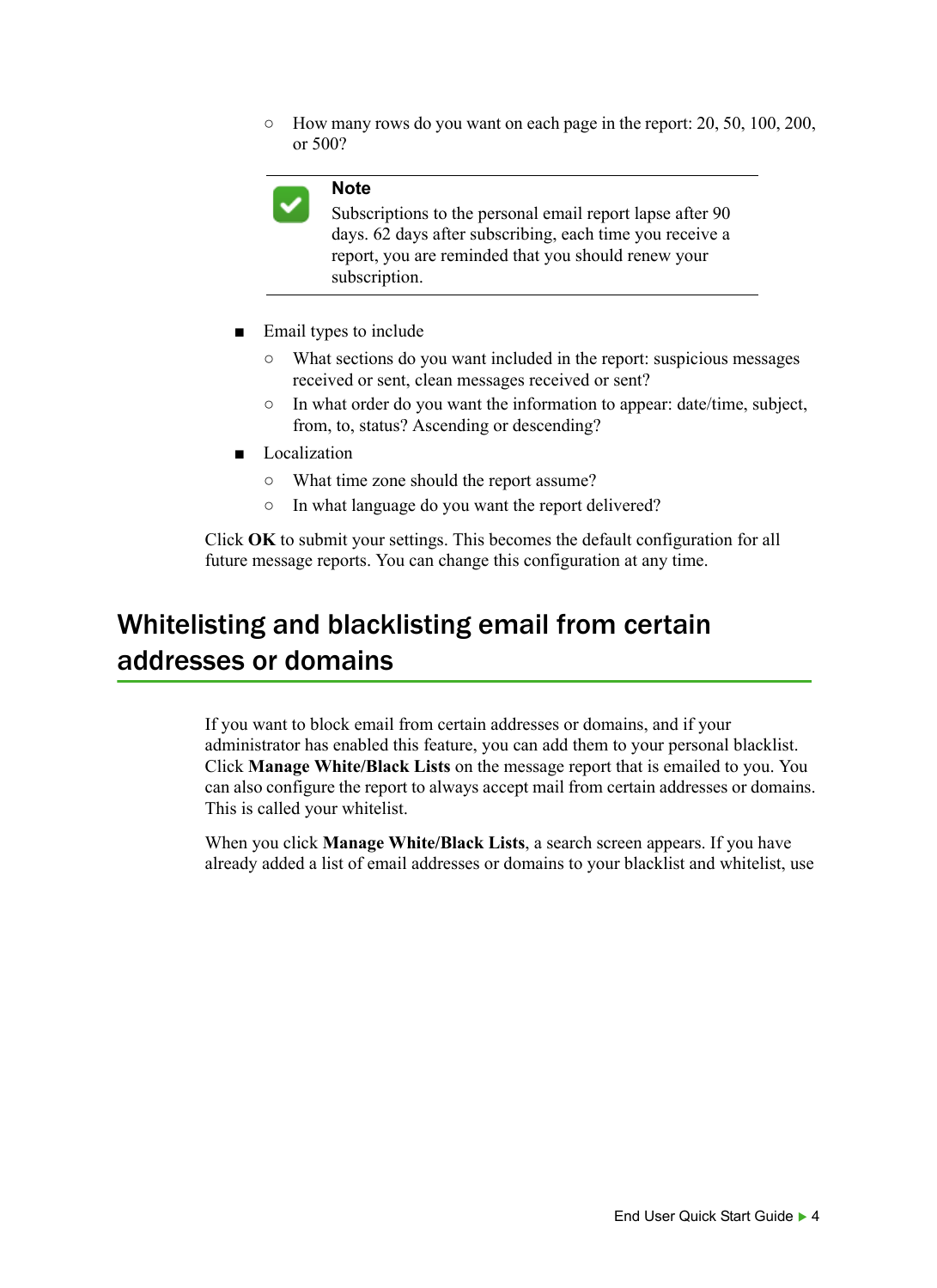this screen to select which email addresses and domains to display in your list. (Use it to filter the view of your list so you can modify the appropriate records more quickly.)

| <b>Blacklist &amp; Whitelist</b>                                                                                                                        |                                                                          |  |  |  |  |
|---------------------------------------------------------------------------------------------------------------------------------------------------------|--------------------------------------------------------------------------|--|--|--|--|
| Search Criteria                                                                                                                                         |                                                                          |  |  |  |  |
| Email address or domain contains:<br>Description contains:<br>Sort results by:<br>Maximum results to display:<br>Show blacklisted:<br>Show whitelisted: | <b>Address</b><br>ascending<br>┳<br>▼<br>50<br>ON<br>ON<br><b>Search</b> |  |  |  |  |
| You have no entries in the White or Black list matching your search criteria.                                                                           |                                                                          |  |  |  |  |
| Click here to add new entries to your White/Black list.                                                                                                 |                                                                          |  |  |  |  |

If you want to create a new list or add a new email address or domain to an existing list, click **Click here to add new entries to your White/Black list**. (See *[Adding new](#page-9-0)  [records](#page-9-0)* for more details.)



#### **Note**

Whitelists always take priority over blacklists. If you have blacklisted an email address and also inadvertently whitelisted it, messages from that sender are not blocked.

#### <span id="page-8-0"></span>Modifying records

Once you have conducted a search on an existing whitelist or blacklist, you can modify addresses or domains in the list or delete them. To delete an entry, select the entry (by clicking in the check box to the left), then click **Delete**. You can change the disposition of the record from whitelist to blacklist or vice versa by clicking the appropriate button.

You can sort the list by clicking a column heading.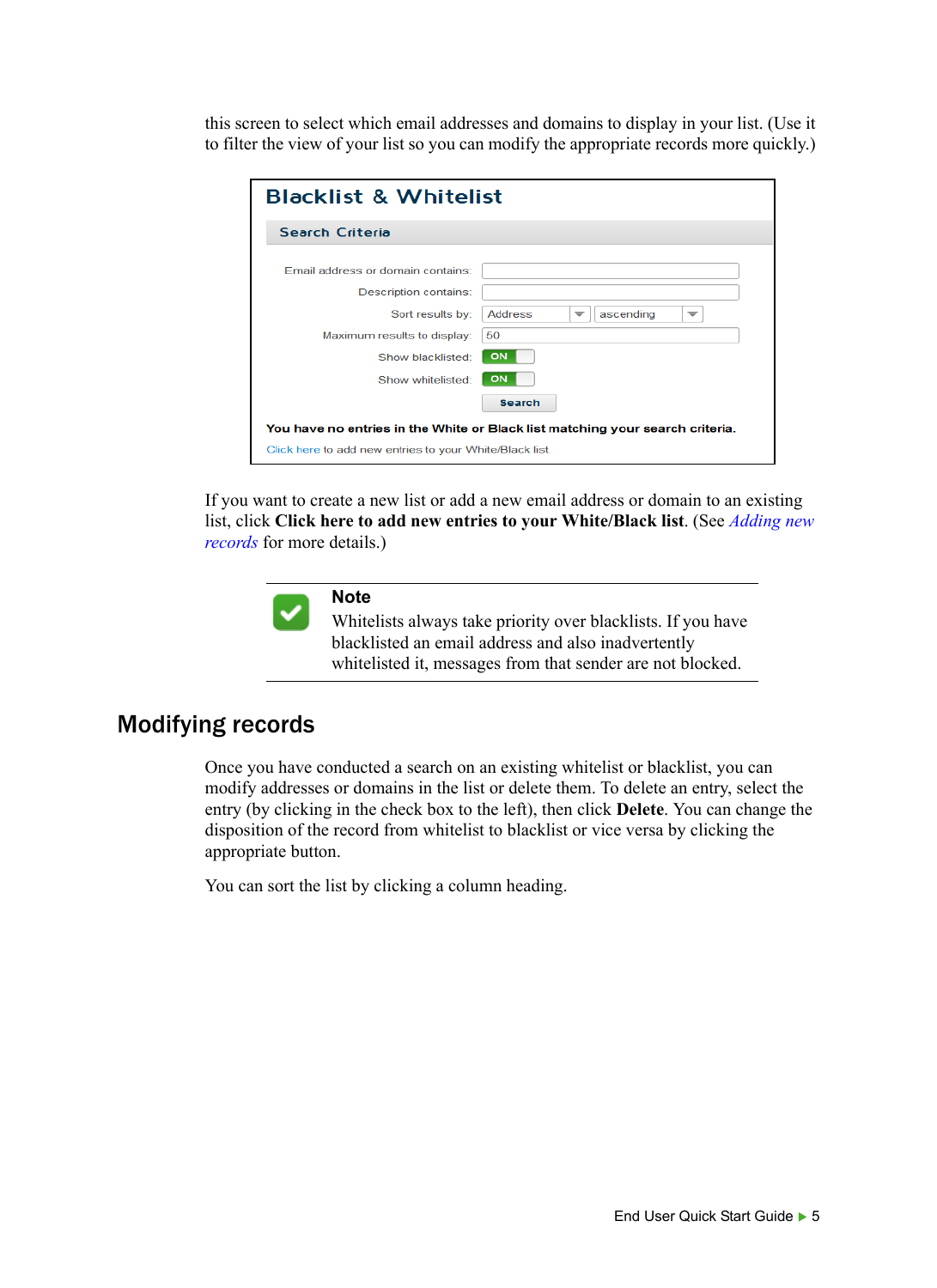#### <span id="page-9-0"></span>Adding new records

If you want to create a new list or add a new email address or domain to an existing list, click **Click here to add new entries to your White/Black list**.



Enter an address or domain name, a description (if desired), then select the appropriate list the drop-down list (Whitelist or Blacklist). For each line you add, another blank line appears. Click **Add** when done.

You are notified if the address or domain already exists in the list. For example:

Address entered more than once: "domain.com"

### <span id="page-9-1"></span>Accessing quarantined messages

You can sort messages by their status. To view quarantined messages, sort on the **Status** column then scroll to the quarantined section. To view an individual message and learn why it has been quarantined, click **Details** for the message.You then have options of what to do with the message. (See *[Viewing message details](#page-10-0)*.)

To take action on all of the messages in your quarantine at once, click **Quarantined**, then select an action to take from the drop-down list.

|                             |  | <b>Suspicious mail</b>                     |                                                |                                                                                                                 |                    |
|-----------------------------|--|--------------------------------------------|------------------------------------------------|-----------------------------------------------------------------------------------------------------------------|--------------------|
| Select for action:<br>Clear |  | All Quarantined Spam                       | <b>Action to take</b><br><b>Action to take</b> | Go                                                                                                              |                    |
|                             |  | <b>From</b>                                | <u>To</u>                                      | Release                                                                                                         | Status V           |
|                             |  | = spammer@sink.16.test.bla<br>ckspider.com | kspider.com                                    | pebbles@cust1.16.to Whitelist sender email address<br>Whitelist sender domain<br>Blacklist sender email address | Spam (12.2)        |
|                             |  | Free Golf Wedge - Best in the World!       |                                                | <b>Blacklist sender domain</b>                                                                                  | <b>Duarantined</b> |
|                             |  | ← spammer@sink.16.test.bla<br>ckspider.com | kspider.com                                    | pebbles@cust1.16.test.blac 31/03/2016 05:06                                                                     | Spam (11.9)        |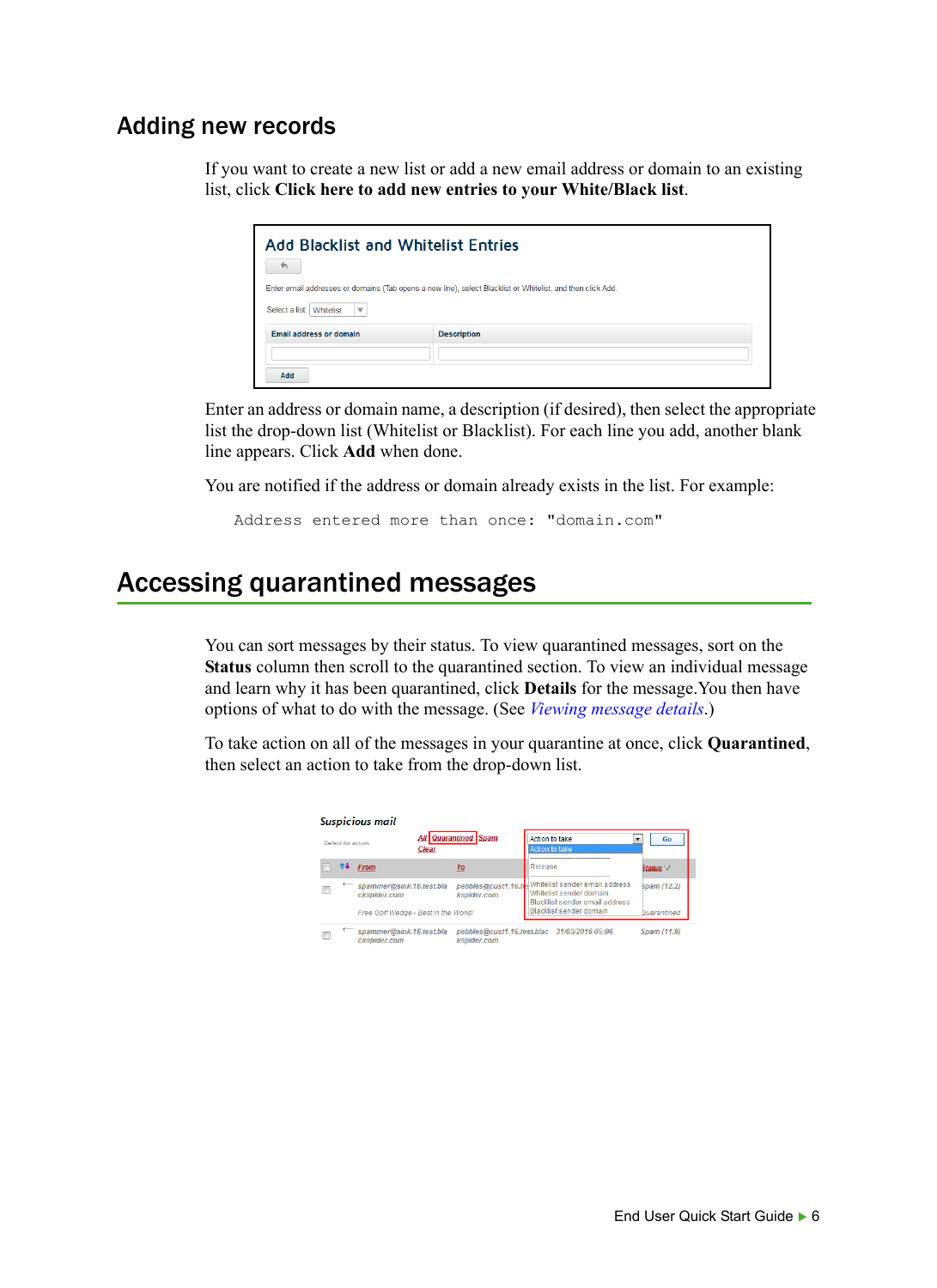### <span id="page-10-0"></span>Viewing message details

To view the details of an individual message, select the message (by clicking the check box next to it) then click **Details**. A message log like this appears:

| <b>FORCEPOINT</b>                                                                                                                                                                                                                                                                                                                                                                                                                                                              |                                                                                                                                                                                                                                                          |                                |  |  |  |                                                                                               |
|--------------------------------------------------------------------------------------------------------------------------------------------------------------------------------------------------------------------------------------------------------------------------------------------------------------------------------------------------------------------------------------------------------------------------------------------------------------------------------|----------------------------------------------------------------------------------------------------------------------------------------------------------------------------------------------------------------------------------------------------------|--------------------------------|--|--|--|-----------------------------------------------------------------------------------------------|
|                                                                                                                                                                                                                                                                                                                                                                                                                                                                                | This message has been classified as spam by your email policy.                                                                                                                                                                                           |                                |  |  |  |                                                                                               |
| Subject:<br>From:<br>To:<br>Quarantined:<br><b>Detected Issues:</b>                                                                                                                                                                                                                                                                                                                                                                                                            | Free Golf Wedge - Best in the World!<br>spammer@sink.16.test.blackspider.com<br>pebbles@cust1.16.test.blackspider.com<br>31/03/2016 05:09<br>Spam score 12.2 elseeds spam threshold of 6.0 (intended recipient<br>pebbles@cust1.16.test.blackspider.com) |                                |  |  |  |                                                                                               |
| <b>Action To Take:</b>                                                                                                                                                                                                                                                                                                                                                                                                                                                         | <b>Whitelist Sender</b><br><b>Whitelist Domain</b><br><b>Blacklist Sender</b><br><b>Blacklist Domain</b><br>If whitelisting or blacklisting an email address or domain, you may optionally enter a reason below                                          |                                |  |  |  |                                                                                               |
| <b>View Mime</b><br>Message Headers                                                                                                                                                                                                                                                                                                                                                                                                                                            | Send me a copy                                                                                                                                                                                                                                           | <b>Expand All</b> Collapse All |  |  |  |                                                                                               |
| $E_{HTML}$<br>Content-Type: text/html;<br>Content-Transfer-Encoding: quoted-printable<br>$<$ html $>$<br><div align="center"><br/><math>\leq</math>center<math>&gt;</math><br/><table border="1" bordercolor="#C0C0C0" cellspacing="0" width="524"><br/><math>&lt;</math>tr<math>&gt;</math><br/><td><img border="0" height="96" src="http://www.freegolfwedge.com/images/title.gif" width="550"/></td><br/><math>&lt;</math>/tr&gt;<br/><math>&lt;</math>tr&gt;</table></div> |                                                                                                                                                                                                                                                          |                                |  |  |  | <img border="0" height="96" src="http://www.freegolfwedge.com/images/title.gif" width="550"/> |

If the message is classified as spam, you can perform any of the following tasks:



- Send a copy to yourself.
- Add the sender to your personal whitelist any future messages from that sender are not quarantined as spam.
- Add the sending domain to your personal whitelist any future messages from anyone at the sender's domain (for example., ANYUSER@example.com) are not quarantined as spam.
- Add the sender to your personal blacklist any future messages from that sender are always quarantined as spam.
- Add the sending domain to your personal blacklist any future messages from anyone at that domain (for example, ANYUSER@example.com) are always quarantined as spam.